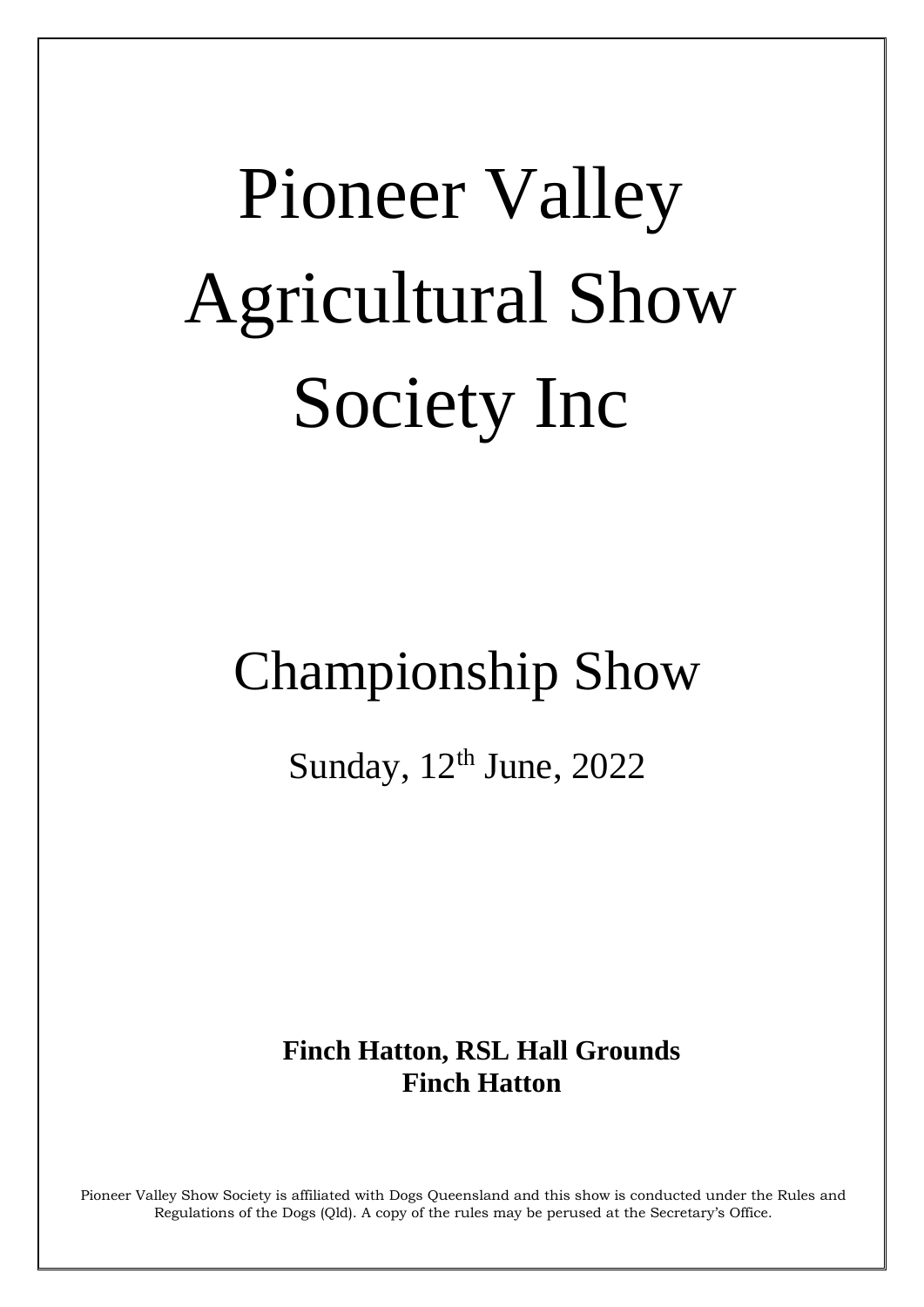Pioneer Valley Agricultural Show<br>Society Inc.

Judging Commences at 9:30am

Judges & Judging order:

| Ring 1:  Mr D. Staines (QLD)  Group 1                         |  |
|---------------------------------------------------------------|--|
|                                                               |  |
|                                                               |  |
|                                                               |  |
| $followed by … … … … … … … … … … … … … … … … … … … … Group 5$ |  |
|                                                               |  |
|                                                               |  |
| followed by General Specials                                  |  |

Show Manager - Carol Donaldson



www.showmanager.com.au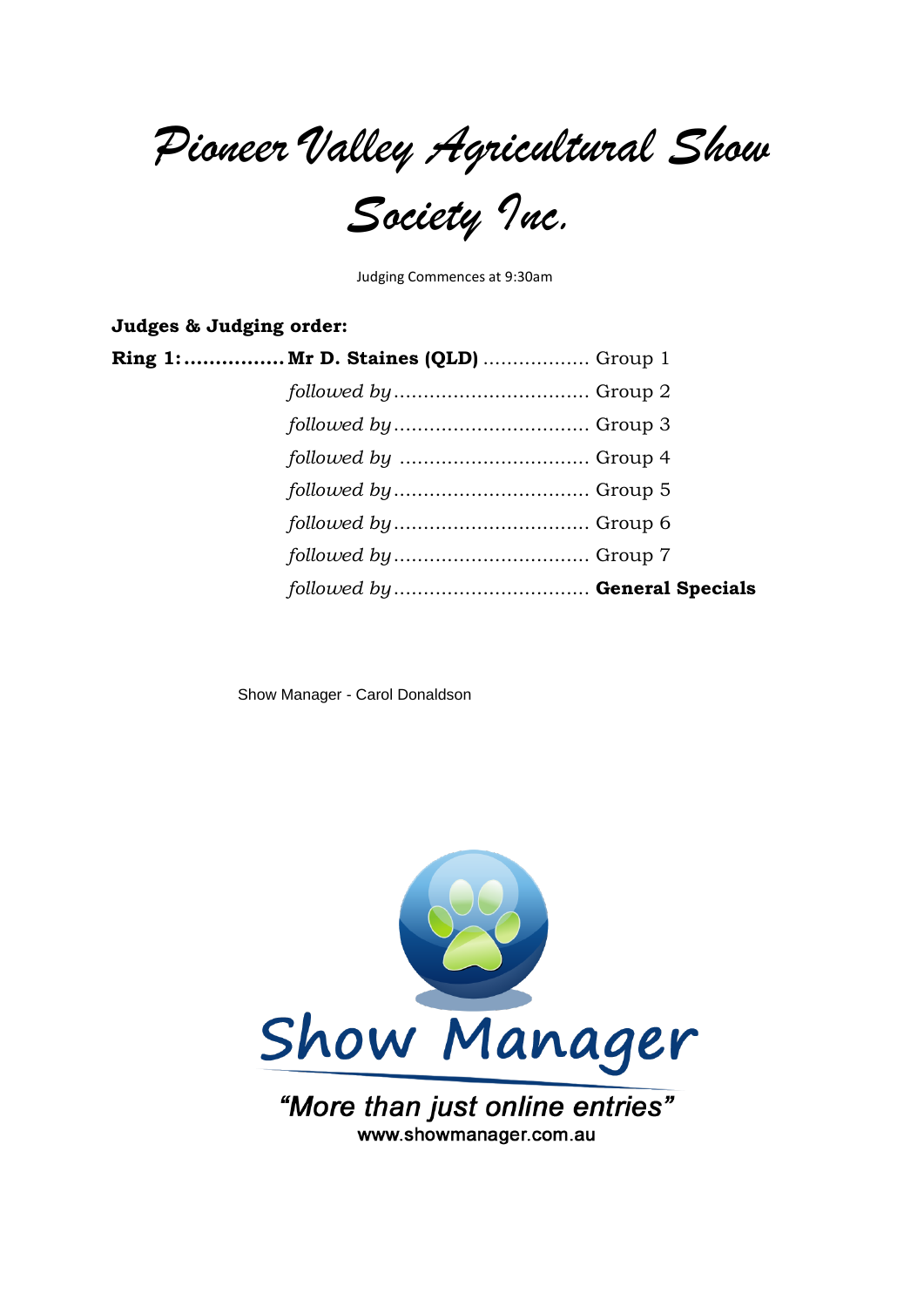

# Breed Numbers - Total Show Entry: 60 Pioneer Valley Agricultural Show Society Inc, 12 Jun 2022 **Championship Show - RSL Hall Gardens**

#### Data for this report was prepared by Ruth Cook

| Group 1 - Toy Group                             | 4                |
|-------------------------------------------------|------------------|
| Mr David Staines (QLD)                          | 4                |
| <b>Chinese Crested Dog</b>                      | 3                |
| Papillon                                        | 1                |
| <b>Group 2 - Terrier Group</b>                  | 8                |
| Mr David Staines (QLD)                          | 8                |
| American Staffordshire Terrier                  | 2                |
| <b>Bull Terrier</b>                             | 2                |
| <b>Bull Terrier (Miniature)</b>                 | 2                |
| <b>Staffordshire Bull Terrier</b>               | 2                |
| Group 3 - Gundog Group                          | 6                |
| Mr David Staines (QLD)                          | 6                |
| Cocker Spaniel                                  | 3                |
| Cocker Spaniel (American)                       | 1                |
| Hungarian Vizsla                                | 1                |
| <b>Irish Setter</b>                             | 1                |
| Group 4 - Hound Group                           | 14               |
| Mr David Staines (QLD)                          | 14               |
| Afghan Hound                                    | 2                |
| Dachshund Miniature (Smooth Haired)             | 6                |
| Dachshund Miniature (Wire Haired)               | 1                |
| Whippet                                         | 5                |
| <b>Group 5 - Working Dog Group</b>              | 16               |
| Mr David Staines (QLD)                          | 16               |
|                                                 | 6                |
| Australian Cattle Dog                           |                  |
| <b>Australian Shepherd</b>                      |                  |
| Australian Stumpy Tail Cattle Dog               |                  |
| Maremma Sheepdog<br>Shetland Sheepdog           | 1<br>7<br>1<br>1 |
|                                                 |                  |
| <b>Group 6 - Utility Group</b>                  | 6                |
| Mr David Staines (QLD)                          |                  |
| Cane Corso                                      |                  |
| German Pinscher                                 | 6<br>1<br>2      |
| Rottweiler<br>Tibetan Mastiff                   | 2<br>1           |
|                                                 | 6                |
| <b>Group 7 - Non-Sporting Group</b>             |                  |
| Mr David Staines (QLD)<br><b>Boston Terrier</b> | 6<br>4           |
| French Bulldog                                  | 1                |
| Keeshond                                        | 1                |

**Total Show Entry:** 

60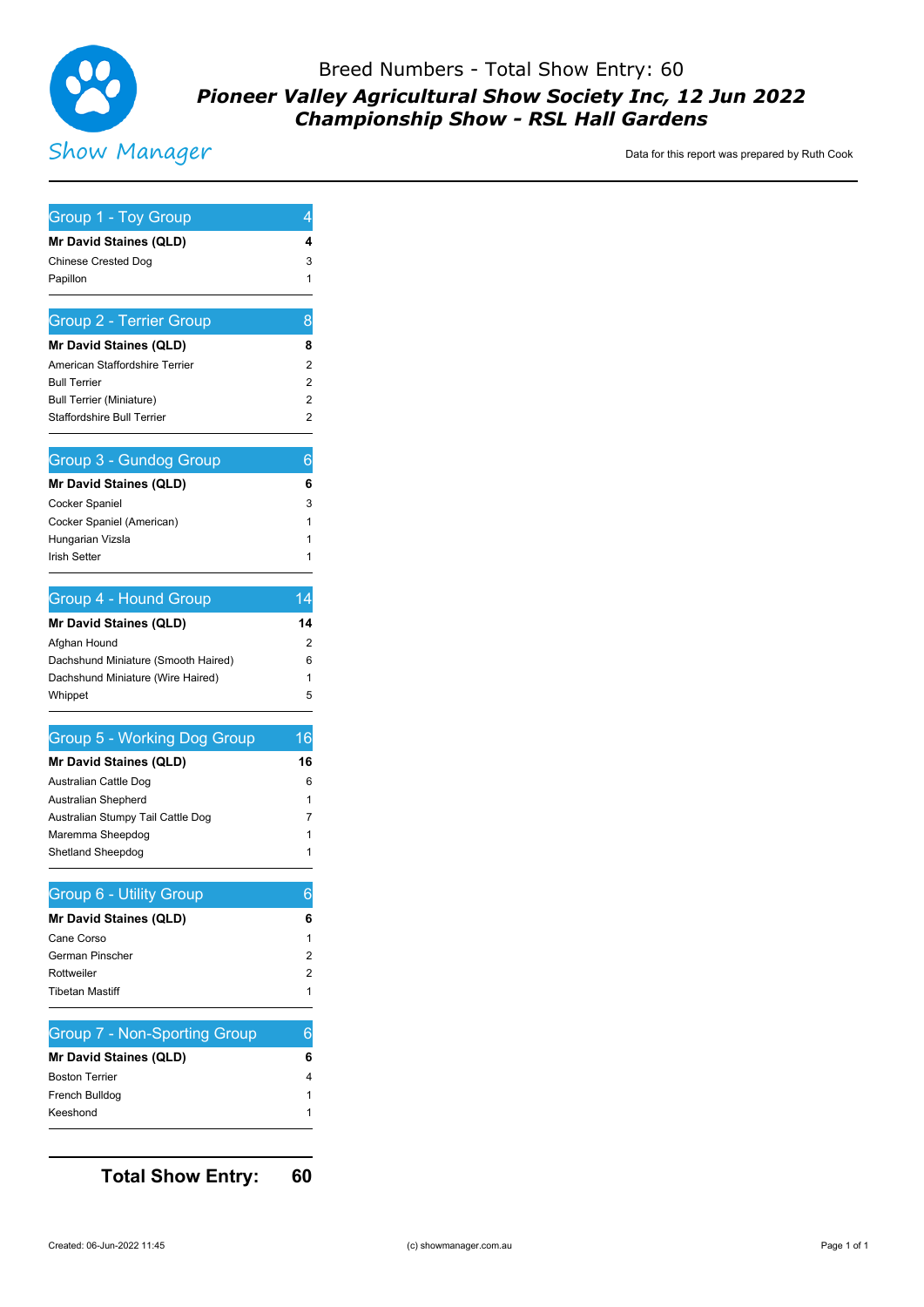| <b>Group 1 - Toy Group</b>                                                                                                                            |                | Ch 5 Pts 6                        |                                   |                                                                                                                   |
|-------------------------------------------------------------------------------------------------------------------------------------------------------|----------------|-----------------------------------|-----------------------------------|-------------------------------------------------------------------------------------------------------------------|
| Mr David Staines (QLD)                                                                                                                                |                | Class 3a - Puppy Bitch            |                                   |                                                                                                                   |
| Start Time:                                                                                                                                           | 6              | California Love                   |                                   | B&S Moran: ELITEMORPAR SEAERA LEE(AI) 4100360345<br>1st* 07-09-2021: Ch.Nikar This Deed Rocs(Ai) - Saintsoldier   |
| <b>Chinese Crested Dog</b>                                                                                                                            |                | Ch 6 Pts 6                        |                                   |                                                                                                                   |
| Class 4 - Junior Dog<br>Miss Cassie Hatfield: CASMAI YANKEE DOODLE<br>$\overline{1}$                                                                  |                |                                   |                                   | BOB 5 Dog Pts 7 R/Up 6 Bitch                                                                                      |
| 4100355814 27 05 2021: Ch Casmai American Heartthrob-<br>Absent<br>Sup Ch Casmai Misbehavin Madam                                                     |                |                                   | <b>Bull Terrier</b>               |                                                                                                                   |
| Ch<br><b>Example 19 Pts</b>                                                                                                                           | $\overline{f}$ | Class 4 - Junior Dog              |                                   | Mr T Matsen & Mr R Balsillie: BULLARMINE WESTERN                                                                  |
| Class 1a - Baby Puppy Bitch                                                                                                                           | Absent         |                                   |                                   | MAGIC 6100128452 25 01 2021: Westbul Mr Eberaroo (Ai)                                                             |
| $\overline{2}$<br>Miss Cassie Hatfield: CASMAI TAKE A CHILL PILL (AI)<br>Absent 4100366577 18-01-2022: Supreme Ch Vanitonia Too Hot To                | Ch             | <b>Pts</b>                        | -Westbul Garnet Lass (Ai)         |                                                                                                                   |
| Handle (Imp Uk) - Ch Casmai American Sweetheart                                                                                                       |                | Class 10a - Australian Bred Bitch |                                   |                                                                                                                   |
| Class 10a - Australian Bred Bitch<br>$\mathbf{a}$<br>Cassie Hatfield: SUP CH CASMAI MISBEHAVIN MADAM                                                  | 8              |                                   |                                   | Mr T Matsen & Mr R Balsillie: SIRRAM BEYOND THE VISION                                                            |
| Absent 4100283089 07-11-2016: Gr Ch Casmai Hit Th Road Jack-<br>Ch Casmai Strip Tease                                                                 |                |                                   |                                   | Absent (AI) 4100333225 25-01-2020: Megaville Reckless (Uk) - Ch<br>Nz Ch Vortex Cocolicious Of Boromir (Imp Nz)   |
|                                                                                                                                                       |                |                                   |                                   |                                                                                                                   |
| BOB Pts R/Up                                                                                                                                          |                |                                   |                                   | BOB Pts R/Up                                                                                                      |
| <b>Papillon</b>                                                                                                                                       |                |                                   |                                   | <b>Bull Terrier (Miniature)</b>                                                                                   |
| Class 3 - Puppy Dog                                                                                                                                   |                | Class 2a - Minor Puppy Bitch      |                                   |                                                                                                                   |
| Ms M Sarif: PINKLEE A WRINKLE IN TIME 3100434805 20-<br>4<br>07-2021: Grand Ch Pinklee Benjamin Franklin - Ch Pinklee<br>$1st^*$<br>Californian Dream | 9<br>Absent    |                                   | <b>Arkspirit Enchanted Raisin</b> | Cheree Clifton: ARKSPIRIT ENCHANTED MS APPLE<br>4100363112 12-10-2021: Arkspirit Enchanted Mr Wizard -            |
| BOB-Ch 4 Dog Pts 6                                                                                                                                    |                | Class 5a - Intermediate Bitch     |                                   |                                                                                                                   |
|                                                                                                                                                       | 40<br>Absent   |                                   | Karasani Careless Whisper         | Mr T Matsen & Mr R Balsillie: KARASANI EYE OF THE TIGER<br>2100550882 23-10-2020: Ch Chrysaliss House Of Wolves - |
| <b>Group 1 - Specials</b>                                                                                                                             |                |                                   |                                   | BOB-Ch Pts R/Up-Res                                                                                               |
| <b>Best</b><br>$\overline{4}$<br><b>Papillon</b>                                                                                                      |                |                                   |                                   | <b>Staffordshire Bull Terrier</b>                                                                                 |
| Ms M Sarif: Pinklee A Wrinkle In Time<br>Pts: 6                                                                                                       |                | Class 4 - Junior Dog              |                                   |                                                                                                                   |
| R/Up                                                                                                                                                  | 11<br>2nd      |                                   | Brohez Flick Of The Switch (Ai)   | Miss Jenna Kirby: PRANKSTA DEVILS RIGHT HAND (AI)<br>2100562674 21-04-2021: Uk. Ch. Stormbull Solo (Jw) (Uk) -    |
| <b>Baby</b>                                                                                                                                           | 12<br>$1st*$   |                                   | Waurstafford Lucky Lady           | Mrs L Scott: WAURSTAFFORD PRIVATE EYE 5100126808<br>20-08-2021: Ch Waurstafford Tianels Eagle Eye - Ch            |
| <b>Puppy</b><br><b>Papillon</b><br>4<br>Ms M Sarif: Pinklee A Wrinkle In Time                                                                         |                |                                   |                                   | BOB-Ch 12 Dog Pts 7 R/Up-Res 11 Dog                                                                               |
| Junior                                                                                                                                                |                |                                   |                                   |                                                                                                                   |
| Aus Br                                                                                                                                                |                |                                   |                                   |                                                                                                                   |
| Finish<br>Absent<br>3                                                                                                                                 |                |                                   |                                   |                                                                                                                   |
| <b>Group 2 - Terrier Group</b>                                                                                                                        |                |                                   |                                   |                                                                                                                   |
| Mr David Staines (QLD)                                                                                                                                |                |                                   |                                   |                                                                                                                   |

#### American Staffordshire Terrier

#### **Class 4 - Junior Dog**

Start Time:

- 5 B&S Moran: **ELITEMORPAR SONIC ROX (AI)** 4100360339
- 07-09-2021: Ch.Nikar This Deed Rocs(Ai) Saintsoldier
- 1st\* 07-09-2021: Ch<br>California Love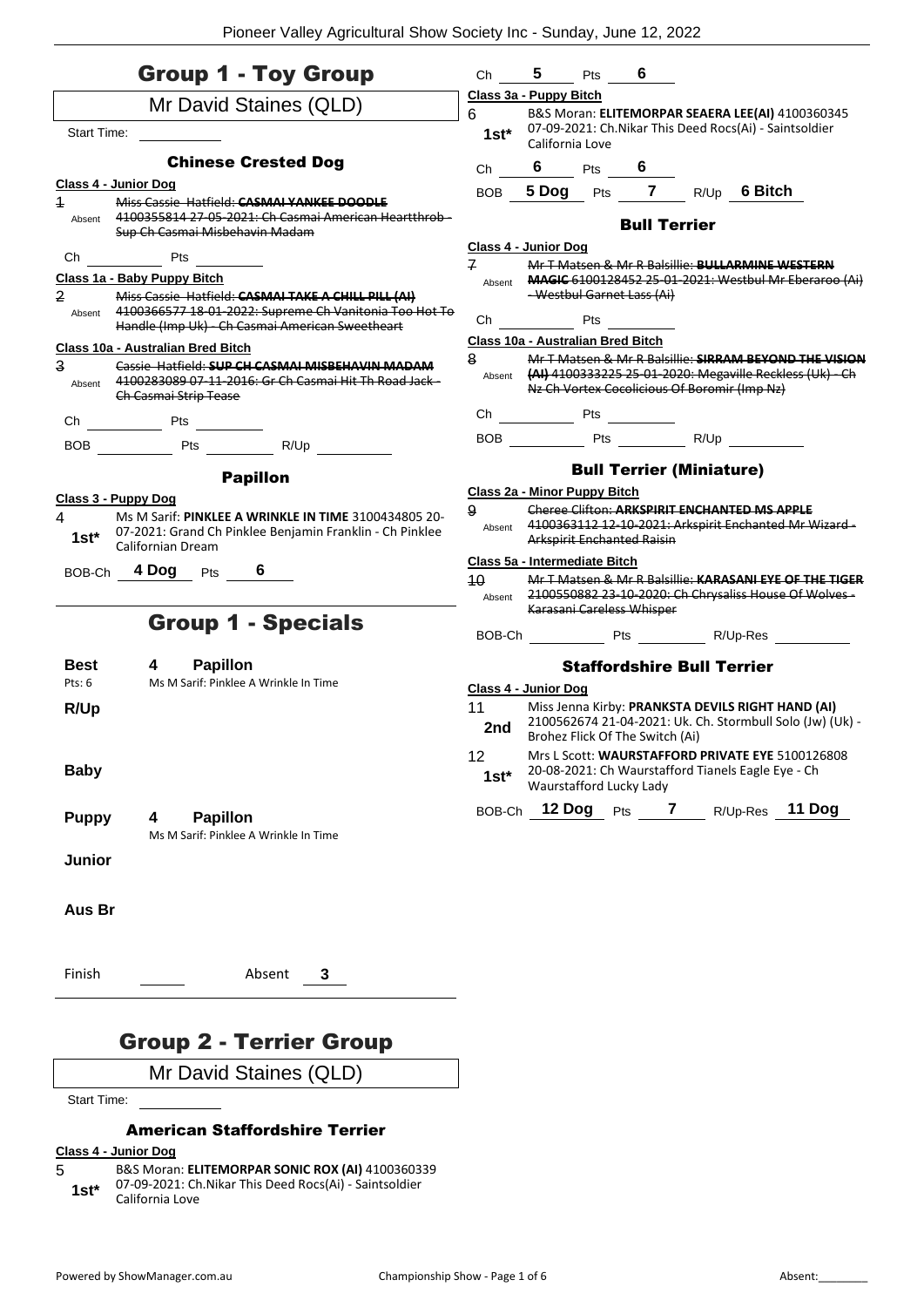## Group 2 - Specials

| <b>Best</b>    | 12. | <b>Staffordshire Bull Terrier</b>                                                      |
|----------------|-----|----------------------------------------------------------------------------------------|
| Pts: 9         |     | Mrs L Scott: Waurstafford Private eye                                                  |
| R/Up<br>Pts: 0 | 11  | <b>Staffordshire Bull Terrier</b><br>Miss Jenna Kirby: Pranksta devils right hand (ai) |
|                |     |                                                                                        |

#### **Minor**

| 6  | <b>American Staffordshire Terrier</b><br>B&S Moran: Elitemorpar Seaera Lee(AI) |
|----|--------------------------------------------------------------------------------|
| 12 | <b>Staffordshire Bull Terrier</b><br>Mrs L Scott: Waurstafford Private eye     |
|    |                                                                                |
|    |                                                                                |

**Aus Br**

Finish Absent **4**

# Group 3 - Gundog Group

### Mr David Staines (QLD)

Start Time:

#### Cocker Spaniel

#### **Class 5 - Intermediate Dog**

- 13 Miss Rosemary Sehl: **CH MACDOLLY CANT WAIT FOR IT TD** 4100326018 18-08-2019: Ch Totenkopf Dutch Spirt Marker (Imp Uk) - Ch Macdolly Cantfightthemoonlite **1st\***
- 14 Melissa Hodge: **KOKOPUPS A GIFTED DESIGN** 4100343709 08-09-2020: Bifield Angels Gift - Kokopups British Designed **2nd**

| Ch | 13 | Pts | Res | 14 |
|----|----|-----|-----|----|
|    |    |     |     |    |

**Class 9a - State Bred Bitch**

- 15 Melissa Hodge: **TWNROYAL LONG TRIP** 4100342353 06-09- 2020: Ch.Ashmere A Highland Affair - Twnroyal Drop Dead 1st<sup>\*</sup> <sup>2020: Ch./</sup><br>Gorgeous
- Ch **15** Pts **6**

BOB **15 Bitch** Pts **8** R/Up **13 Dog**

#### Cocker Spaniel (American)

#### **Class 11 - Open Dog**

16 Mrs G Lazar: **CH PARKAVON MIDNIGHT ZORRO (IMP NZ)** 05884-2017 19-05-2017: Am & Can & Nz Sprch Mar-K Parkavon's Midnight Eclipse (Usa) - Ch Parkavon Ribbons Nd Rainbows Absent

BOB-Ch Pts

#### Hungarian Vizsla

#### **Class 5a - Intermediate Bitch**

17 Ms K Kettleton: **CH BATOROK MOONLIT PERFECTION** 4100337255 11-05-2020: Ch Ekvar Hell Raiser - Grand Ch Neut Ch Gamecall Rhythm Of The Waves Rn **1st\***

BOB-Ch **17 Bitch** Pts **6**

#### Irish Setter

#### **Class 9 - State Bred Dog** 18 Mrs. Cheryl Gorey: **CHEPAURYLL AMILLCROFT MOONRISN** 4100322356 20-05-2019: Aus Ch. Millcroft Fly Over The Moon (Imp Uk) - Chepauryll Pippa Rose Absent

 $BOB-Ch$  Pts  $\qquad$ 

# Group 3 - Specials

| <b>Best</b>     | 17 | <b>Hungarian Vizsla</b>                       |  |  |  |
|-----------------|----|-----------------------------------------------|--|--|--|
| Pts: 9          |    | Ms K Kettleton: Ch Batorok Moonlit Perfection |  |  |  |
| R/Up            | 15 | <b>Cocker Spaniel</b>                         |  |  |  |
| Pts: 8          |    | Melissa Hodge: TWNROYAL LONG TRIP             |  |  |  |
| <b>Inter</b>    | 17 | <b>Hungarian Vizsla</b>                       |  |  |  |
|                 |    | Ms K Kettleton: Ch Batorok Moonlit Perfection |  |  |  |
| <b>State Br</b> | 15 | <b>Cocker Spaniel</b>                         |  |  |  |

Melissa Hodge: TWNROYAL LONG TRIP

**Open**

Finish Absent **2**

# Group 4 - Hound Group

Mr David Staines (QLD)

#### Afghan Hound

#### **Class 11 - Open Dog**

- 19 W & S Slatyer & Phyllis Lyons: **CH CALAHORRA KINGS RANSOM** 2100461865 16-09-2016: Ch Quom Ringmaster En Lyons - Ch Calahorra Gelato Liquirizia **1st\***
- Ch **19** Pts **6**

#### **Class 5a - Intermediate Bitch**

- 20 Mrs W Slatyer: **CALAHORRA SHIMMERY MOON** 2100529308 13-10-2019: Ch Calahorra Gelatomessina - Ch Wytlyon Shimmy Shimmer **1st\***
- Ch **20** Pts **6**
- BOB **19 Dog** Pts **7** R/Up **20 Bitch**

#### Dachshund Miniature (Smooth Haired)

#### **Class 3 - Puppy Dog**

- 21 Mrs Sue Caldwell & Mr John Caldwell: **BEAUVONDAX BLACKJAX** 4100360082 10-08-2021: Neimor Beren By
	- **1st\*** BLACKJAX 4100360082 10-03<br>Bifrost Neimor Ebony Aslin

#### **Class 9 - State Bred Dog**

#### 22 Mr D Moran &Rev L Neighbour: **CH NEIMOR NOBEL TARKIN** 4100328086 19-09-2019: Ch Nilite Jack Oriley - Ch

1st\* **IAKKIN** 4100328086 19-09-<br>Neimor Azhure Moon Beam

#### **Class 11 - Open Dog**

23 Mrs Sue Caldwell & Mr John Caldwell: **CH DACALDORF KING OF THE MOUNTAIN** 4100326757 22-09-2019: Ch Nilite All The Kings Men - Ch Gersndach Shelby Right Absent

#### Ch **22** Pts **7** Res **21**

#### **Class 4a - Junior Bitch**

24 Mr D Moran &Rev L Neighbour: **NEIMOR LUNA ECLIPSE** 4100356788 29-05-2021: Ch Neimor Nobel Tarkin - Ch Neimor Harla Qunn Girl **1st\***

Start Time: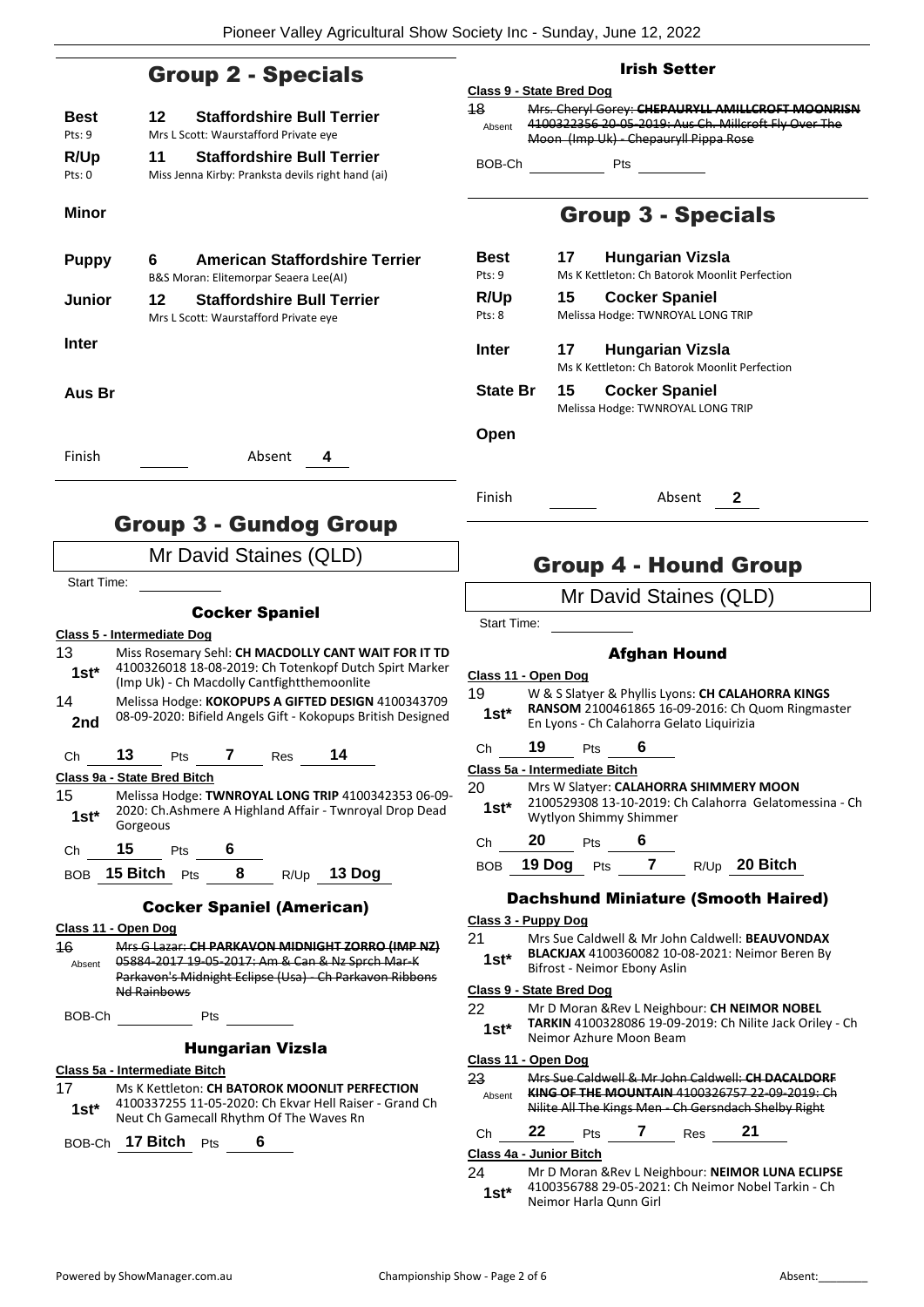|             | Class 5a - Intermediate Bitch                                                                                 |                 | Gro              |
|-------------|---------------------------------------------------------------------------------------------------------------|-----------------|------------------|
| 25          | Mrs D J Appleby: DACALDORF LIGHTNING MACQUEEN                                                                 |                 |                  |
| $1st*$      | 4100346991 05-12-2020: Ch Dacaldorf Light My Fire - Ch<br><b>Gersndach Shelby Right</b>                       |                 |                  |
|             |                                                                                                               |                 |                  |
| 26          | Class 10a - Australian Bred Bitch<br>Mrs Sue Caldwell & Mr John Caldwell: CH DACALDORF                        | Best<br>Pts: 14 | 22<br>Mr D N     |
| $1st^*$     | MERCEDES ON FIRE 4100346990 05-12-2020: Ch Dacaldorf                                                          |                 |                  |
|             | Light My Fire - Ch Gersndach Shelby Right                                                                     | R/Up<br>Pts: 7  | 19               |
| Ch          | 26<br>Pts 8 Res 24                                                                                            |                 | <b>W&amp;S</b>   |
| <b>BOB</b>  | 22 Dog Pts 10 R/Up 21 Dog                                                                                     | <b>Baby</b>     | 29               |
|             |                                                                                                               |                 | Lana N           |
|             | <b>Dachshund Miniature (Wire Haired)</b>                                                                      |                 |                  |
|             | Class 3a - Puppy Bitch                                                                                        | <b>Puppy</b>    | 27               |
| 27          | D & T Morgan: KYEYE GOLDEN GIRL 4100360945 25-08-                                                             |                 | <b>D&amp;T</b>   |
| $1st*$      | 2021: Ch Elphyn Imago - Kyeye Red Dawn                                                                        |                 |                  |
|             |                                                                                                               | <b>Junior</b>   | 24               |
|             | BOB-Ch 27 Bitch Pts<br>6                                                                                      |                 | MrD <sub>l</sub> |
|             | <b>Whippet</b>                                                                                                | Inter           | 20               |
|             | <u> Class 1 - Baby Puppy Dog</u>                                                                              |                 | Mrs W            |
| 28          | Miss Lana McCrindle: ASLAN LIDO SHUFFLE 4100366972                                                            |                 |                  |
| 2nd         | 19-12-2021: Shawthing Is Sparkling At Aslan - Whiparoo                                                        | <b>State Br</b> | 22               |
|             | Heavens Gift To Aslan (Ai)                                                                                    |                 | Mr D N           |
| 29          | Lana McCrindle: ASLAN RAMBLIN MAN 4100367865 20-01-<br>2022: Ch Whiparoo Cast From Heaven (Ai) - Sup Ch Aslan |                 |                  |
| $1st*$      | She Knows How To Use Em                                                                                       | Aus Br          | 26               |
|             | Class 1a - Baby Puppy Bitch                                                                                   |                 | Mrs Su           |
| 30          | Lana McCrindle: ASLAN SHORT SKIRT LONG JACKET                                                                 |                 | Merce            |
| 1st         | 4100367867 20-01-2022: Ch Whiparoo Cast From Heaven                                                           | Open            | 19               |
|             | (Ai) - Sup Ch Aslan She Knows How To Use Em                                                                   |                 | <b>W&amp;S</b>   |
|             | Class 11a - Open Bitch                                                                                        |                 |                  |
| 31          | McCrindle/Ferguson: ASLAN SMART ARTS 4100348545 18-<br>11-2020: Am Gr Ch Burnt Sienna Midsummer Night Jc - Ch |                 |                  |
| $1st*$      | Aslan No Undies Sundees                                                                                       |                 |                  |
|             | BOB-Ch 31 Bitch Pts 6 R/Up-Res                                                                                | Best            |                  |
|             |                                                                                                               |                 |                  |
| 32          | Class 18a - Neuter Bitch<br>Lana McCrindle: CH ASLAN CLAD IN BLACK 4100189612 08-                             | R/Up            |                  |
| Absent      | 08-2010: Gilnockie Ace Of Spades (Imp Uk) Sup Ch                                                              |                 |                  |
|             | Phoenway Blu Anjil                                                                                            |                 |                  |
| <b>BNOB</b> |                                                                                                               |                 |                  |
|             |                                                                                                               | Finish          |                  |
|             |                                                                                                               |                 |                  |

# oup 4 - Specials

|                 |                                                      | <b>Dachshund Miniature (Smooth</b>                                    |  |  |
|-----------------|------------------------------------------------------|-----------------------------------------------------------------------|--|--|
| Best            | 22                                                   | Haired)                                                               |  |  |
| Pts: 14         | Mr D Moran & Rev L Neighbour: CH Neimor Nobel Tarkin |                                                                       |  |  |
| R/Up            | 19                                                   | Afghan Hound                                                          |  |  |
| Pts: 7          |                                                      | W & S Slatyer & Phyllis Lyons: CH Calahorra Kings Ransom              |  |  |
| <b>Baby</b>     | 29                                                   | <b>Whippet</b>                                                        |  |  |
|                 |                                                      | Lana McCrindle: Aslan Ramblin Man                                     |  |  |
|                 |                                                      | <b>Dachshund Miniature (Wire</b>                                      |  |  |
| <b>Puppy</b>    | 27                                                   | Haired)                                                               |  |  |
|                 |                                                      | D & T Morgan: Kyeye Golden Girl                                       |  |  |
|                 |                                                      | <b>Dachshund Miniature (Smooth</b>                                    |  |  |
| Junior          | 24                                                   | Haired)                                                               |  |  |
|                 |                                                      | Mr D Moran & Rev L Neighbour: Neimor Luna Eclipse                     |  |  |
| Inter           | 20                                                   | Afghan Hound                                                          |  |  |
|                 |                                                      | Mrs W Slatyer: Calahorra Shimmery Moon                                |  |  |
|                 |                                                      | <b>Dachshund Miniature (Smooth</b>                                    |  |  |
| <b>State Br</b> | 22 <sub>2</sub>                                      | Haired)                                                               |  |  |
|                 |                                                      | Mr D Moran & Rev L Neighbour: CH Neimor Nobel Tarkin                  |  |  |
|                 |                                                      | <b>Dachshund Miniature (Smooth</b>                                    |  |  |
| Aus Br          | 26                                                   | Haired)                                                               |  |  |
|                 |                                                      | Mrs Sue Caldwell & Mr John Caldwell: Ch Dacaldorf<br>Mercedes on Fire |  |  |
| Open            | 19                                                   | Afghan Hound                                                          |  |  |
|                 |                                                      | W & S Slatyer & Phyllis Lyons: CH Calahorra Kings Ransom              |  |  |
|                 |                                                      |                                                                       |  |  |
|                 |                                                      | <b>Neuter</b>                                                         |  |  |
| Best            |                                                      |                                                                       |  |  |

**Absent** 2

# Group 5 - Working Dog Group

|                                  |                      |     |                          |                              | STOUP J - WOLKING DOG STOUP                             |
|----------------------------------|----------------------|-----|--------------------------|------------------------------|---------------------------------------------------------|
|                                  |                      |     |                          |                              | Mr David Staines (QLD)                                  |
| Start Time:                      |                      |     |                          |                              |                                                         |
|                                  |                      |     |                          | <b>Australian Cattle Dog</b> |                                                         |
| <u> Class 1 - Baby Puppy Doq</u> |                      |     |                          |                              |                                                         |
| 33                               |                      |     |                          |                              | Connolly/Morris: MORVIEW HAIL CAESAR 4100368691 25-     |
| 1st*                             | Perfect              |     |                          |                              | 02-2022: Ch. Morview Cattle Baron - Ch. Morview Picture |
| <u> Class 4 - Junior Dog</u>     |                      |     |                          |                              |                                                         |
| 34                               |                      |     |                          |                              | Jacqui Connolly: MORVIEW OUTBACK MAJOR TOM              |
| Ahsent                           |                      |     | Morview Desert Opal (Ai) |                              | 4100350893 14 02 2021: Ch Morview Lets Rock N Roll      |
| Class 11 - Open Dog              |                      |     |                          |                              |                                                         |
| 35                               |                      |     |                          |                              | Mrs. Jacqui Connolly: CH.MORVIEW CATTLE BARON           |
| 1st*                             | Morview Ruby Tuesday |     |                          |                              | 4100313339 11-11-2018: Ch Burjoise Hot Of The Press -   |
| Ch                               | 35                   | Pts | 6                        | Res                          |                                                         |
| Class 2a - Minor Puppy Bitch     |                      |     |                          |                              |                                                         |
| 36                               |                      |     |                          |                              | Mrs. Jacqui Connolly: MORVIEW ICE ON FIRE 4100362538    |
| Absent                           | Hot Chilli Peppa     |     |                          |                              | 14-10-2021: Ch Morview Cattle Baron - Ch Morview Red    |

 $\mathsf{l}$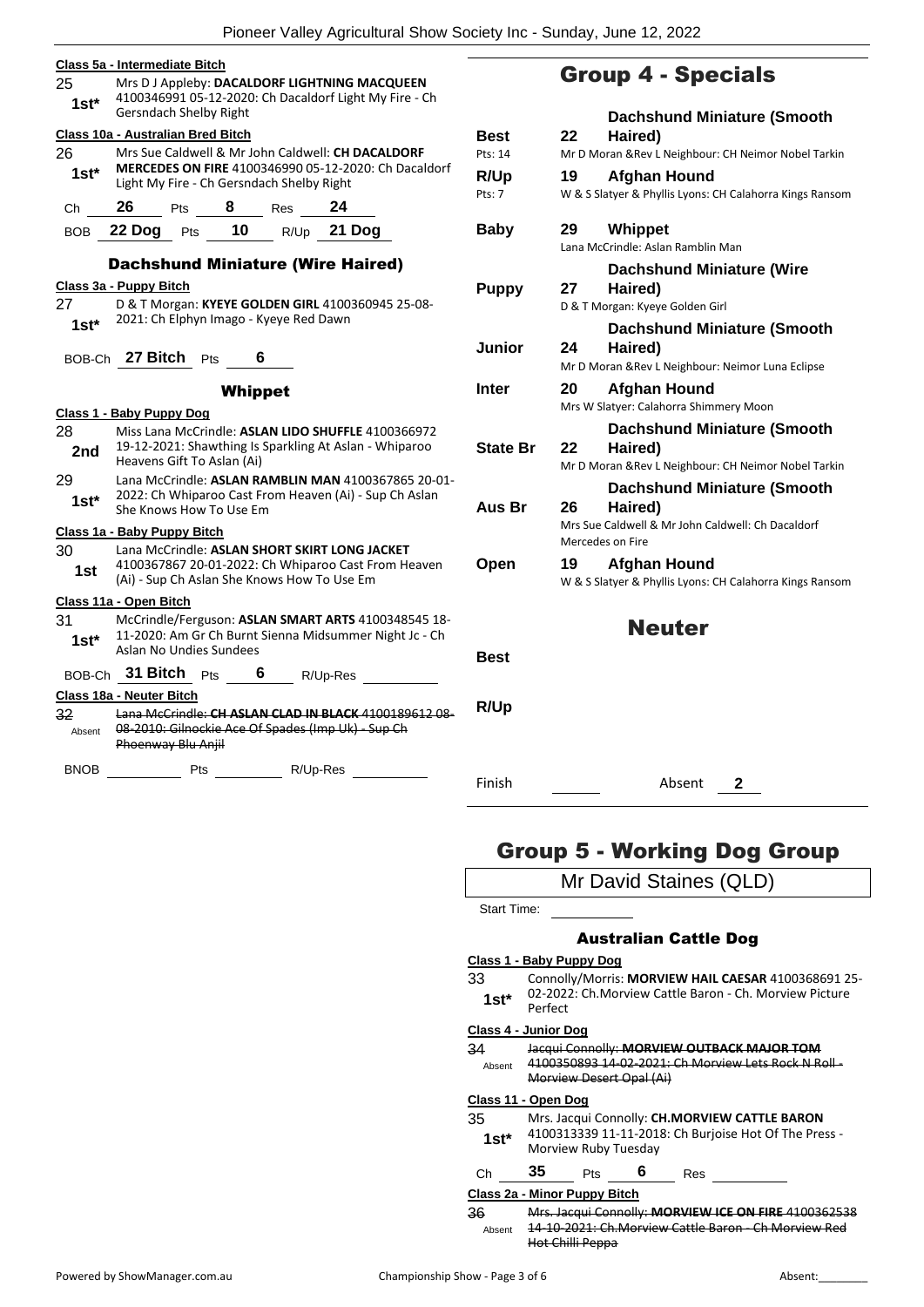|                 | Class 4a - Junior Bitch                                                                                                                   |
|-----------------|-------------------------------------------------------------------------------------------------------------------------------------------|
| 37<br>Absent    | Mrs. Jacqui Connolly: MORVIEW BUSH LULLABY<br>4100353870 13 04 2021: Ch.Morview Cattle Baron-<br>Morview Mountain Lullaby                 |
|                 | Class 9a - State Bred Bitch                                                                                                               |
| 38              | Jacqui Connolly: DYMATAN CHEVY 4100354066 06-05-                                                                                          |
|                 | Absent 2021: Ch Morview Lets Rock N Roll Ozzyheelers Chevy                                                                                |
|                 | BOB 35 Dog Pts 6 R/Up                                                                                                                     |
|                 |                                                                                                                                           |
|                 | <b>Australian Shepherd</b><br><b>Class 10 - Australian Bred Dog</b>                                                                       |
| 39<br>$1st^*$   | Mrs E Fahey & Mrs W Atkins: DYKINTA MAN OF THE HOUR<br>2100514599 08-02-2019: Sup Ch Dykinta American Trilogy -<br>Ch Dykinta Shadow Mist |
|                 | BOB-Ch 39 Dog Pts 6                                                                                                                       |
|                 | <b>Australian Stumpy Tail Cattle Dog</b>                                                                                                  |
|                 | Class 1 - Baby Puppy Dog                                                                                                                  |
| 40              | Judy Lee McCann: CUMBYDENE REDEMPTION 4100367363                                                                                          |
| 1st             | 04-03-2022: Ch. Aravan Silver Trix - Karte Call Th Bluff                                                                                  |
|                 | <b>Class 2 - Minor Puppy Dog</b>                                                                                                          |
| 41 —            | Mr B & Mrs M Dalglish: BOSSDROVER CORFIELD                                                                                                |
| $1st^*$         | 4100365456 09-12-2021: Anniepride Duke - Leaddog Min<br>Min Light                                                                         |
|                 | Class 5 - Intermediate Dog                                                                                                                |
| 42              | Judy Lee McCann: TROPICRAIN FIRESTORM 4100348815                                                                                          |
| 1st l           | 02-11-2020: Evanelles Deezil - Ch. Tropicrain Gypsy Rose                                                                                  |
|                 | <u>Class 9 - State Bred Dog</u>                                                                                                           |
| 43<br>$1st^*$   | Gitte Le Garde: CH.TALELESSHILL SIR WINTON 4100331103<br>05-01-2020: Ch. Cumbydene Lifes A Breeze - Ch. Karte Dusk                        |
| Ch              | Pts 8 Res 43<br>41                                                                                                                        |
|                 | Class 1a - Baby Puppy Bitch                                                                                                               |
| 44 —<br>$1st^*$ | Judy Lee McCann: ANNIEPRIDE JOKES ON FIRE 4100366316<br>21-12-2021: Ch. Karte Mighty Red Man - Anniepride Red<br><b>Gum Honey</b>         |
|                 | Class 3a - Puppy Bitch                                                                                                                    |
| 45<br>Absent    | Mr B & Mrs M Dalglish: TALELESSHILL PRINCESS TULLY<br>4100363170 13 10 2021: Ch. Cumbydene Always On The<br><del>Go - Karte Duchess</del> |
|                 | Class 5a - Intermediate Bitch                                                                                                             |
| 46              | Mr B & Mrs M Dalglish: CH.TALLESSHILL LADY ROSELLA                                                                                        |
| $1st^*$         | 4100331104 05-01-2020: Ch.Cumbydene Lifes A Breeze -<br>Ch.Karte Dusk                                                                     |
| Ch              | $46$ Pts 6 Res                                                                                                                            |
|                 | BOB 41 Dog Pts 9 R/Up 43 Dog                                                                                                              |
|                 | <b>Maremma Sheepdog</b>                                                                                                                   |
|                 | Class 10a - Australian Bred Bitch                                                                                                         |
| 47 —<br>$1st^*$ | Mr B & Mrs M Dalglish: CH.SCINTILLI SACHKA 2100506443<br>14-09-2018: Ch. Giano Di Arajani (Imp Ita) - Ch. Scintilli Lace                  |
|                 | BOB-Ch <b>47 Bitch</b> Pts<br>6                                                                                                           |
|                 | <b>Shetland Sheepdog</b>                                                                                                                  |
|                 | Class 18a - Neuter Bitch                                                                                                                  |
| 48              | Chloe Seymour: ELECTRO QUICK REACTION 4100286806                                                                                          |

17-01-2017: Electro Poster Boy - Aust. Ch. Electro Shoot

| <b>Group 5 - Specials</b> |  |  |  |
|---------------------------|--|--|--|
|---------------------------|--|--|--|

| <b>Best</b><br>Pts: 12<br>R/Up<br>Pts: 6 | <b>Australian Shepherd</b><br>39<br>Mrs E Fahey & Mrs W Atkins: Dykinta Man of the Hour<br>47<br><b>Maremma Sheepdog</b><br>Mr B & Mrs M Dalglish: CH.SCINTILLI SACHKA |  |
|------------------------------------------|------------------------------------------------------------------------------------------------------------------------------------------------------------------------|--|
| <b>Baby</b>                              | 33<br><b>Australian Cattle Dog</b><br>Connolly/Morris: Morview Hail Caesar                                                                                             |  |
| <b>Minor</b>                             | 41<br><b>Australian Stumpy Tail Cattle Dog</b><br>Mr B & Mrs M Dalglish: BOSSDROVER CORFIELD                                                                           |  |
| <b>Puppy</b>                             |                                                                                                                                                                        |  |
| Junior                                   |                                                                                                                                                                        |  |
| <b>Inter</b>                             | 46<br><b>Australian Stumpy Tail Cattle Dog</b><br>Mr B & Mrs M Dalglish: CH.TALLESSHILL LADY ROSELLA                                                                   |  |
| <b>State Br</b>                          | 43<br><b>Australian Stumpy Tail Cattle Dog</b><br>Gitte Le Garde: CH.Talelesshill Sir Winton                                                                           |  |
| Aus Br                                   | 39<br><b>Australian Shepherd</b><br>Mrs E Fahey & Mrs W Atkins: Dykinta Man of the Hour                                                                                |  |
| Open                                     | 35<br><b>Australian Cattle Dog</b><br>Mrs. Jacqui Connolly: CH.Morview Cattle Baron                                                                                    |  |
|                                          | <b>Neuter</b>                                                                                                                                                          |  |
| Best<br>Pts: $6$<br>R/Up                 | 48<br><b>Shetland Sheepdog</b><br>Chloe Seymour: ELECTRO QUICK REACTION                                                                                                |  |
| Finish                                   | Absent<br>5                                                                                                                                                            |  |

## Group 6 - Utility Group

Mr David Staines (QLD)

Start Time:

#### Cane Corso

#### **Class 1 - Baby Puppy Dog**

49 Mr L & Mrs J Gould: **RENOMBRE FLOYD DE BOY**

4100366288 23-12-2021: Renombre Even Flow (Ai) - Renombre Niobe **1st\***

#### German Pinscher

**Class 5 - Intermediate Dog**

- 50 Ms M Beyer & Miss C Manton: **CH. KAITLER TEQUILA WITH**
- **DAVEREN** 2100545093 22-08-2020: Ch Angelsun Fire Light Am Ch Daveren'S Whiskey Girl (Imp Usa) **1st\***

#### **Class 1a - Baby Puppy Bitch**

- 51 Ms M Beyer: **KAITLER TSARINA OF DAVEREN (AI)**
- 2100576811 04-01-2022: Carlos Ze Zlateho Lankastru (Cze) - Am Ch Daverens Whiskey Girl **1st\***

BOB-Ch **50 Dog** Pts **6**

BNOB **48 Bitch** Pts **6**

**1st**\* 1/-01-201/<br>The Breeze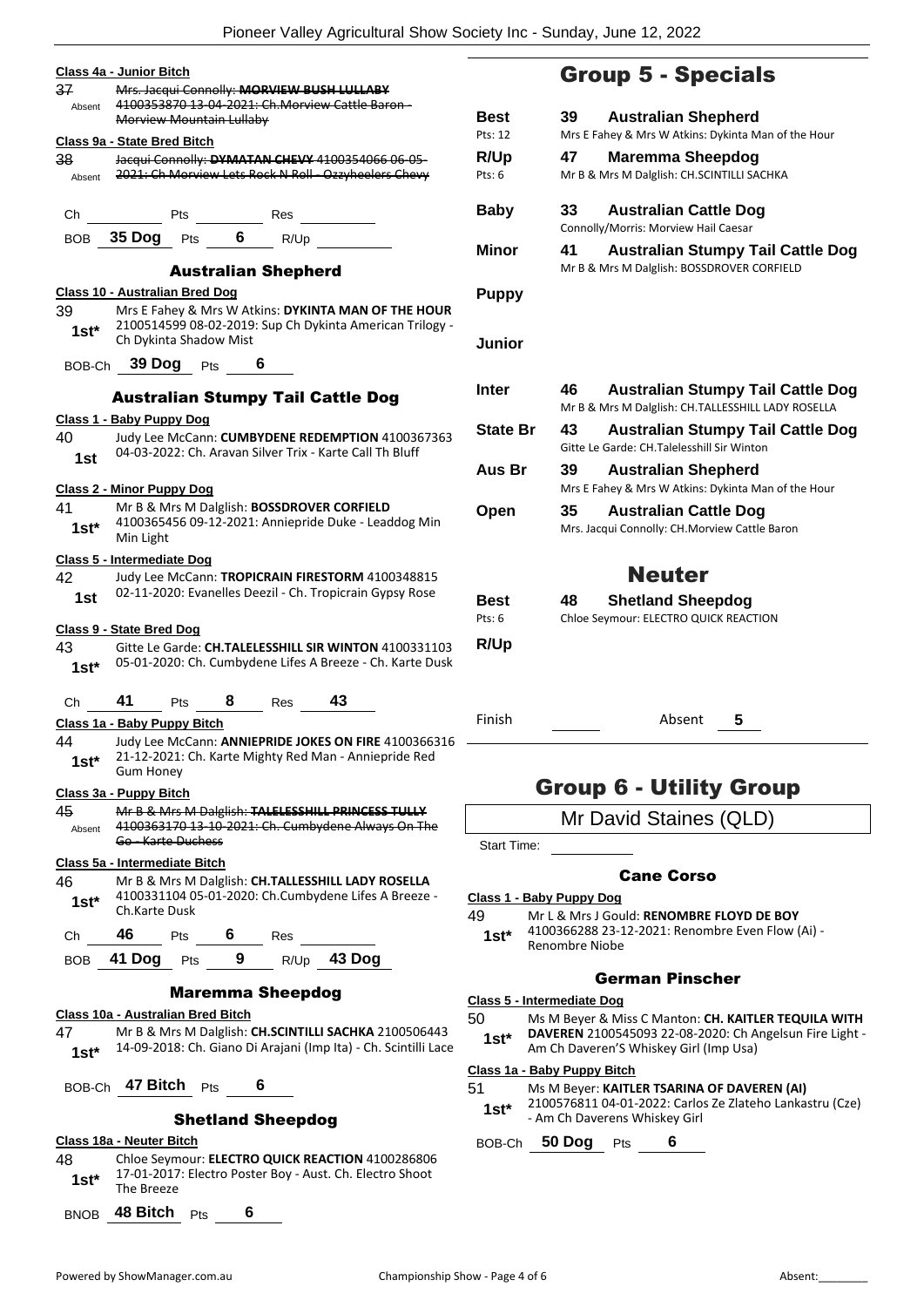|                                                                                                                                                      | Ploneer valley Agricultural Show Society Inc - Sunday, June 12, 2022                                     |                                   |                                                                                                                         |  |
|------------------------------------------------------------------------------------------------------------------------------------------------------|----------------------------------------------------------------------------------------------------------|-----------------------------------|-------------------------------------------------------------------------------------------------------------------------|--|
|                                                                                                                                                      | <b>Rottweiler</b>                                                                                        | 57<br>Ch                          | 6<br>Pts<br>Res                                                                                                         |  |
| Class 3 - Puppy Dog                                                                                                                                  |                                                                                                          | <b>BOB</b>                        | R/Up 57 Bitch<br>55 Dog<br>$Pts$ 7                                                                                      |  |
| 52                                                                                                                                                   | Mrs. Nicola Scanlon: YULUWIRRI ANOTHER SLIM SHADY<br>4100359301 19-08-2021: Eminem Vom Hause Edelstein - | <b>Class 18 - Neuter Dog</b>      |                                                                                                                         |  |
| $1st*$                                                                                                                                               | Darkgypsy Sumatran Tiger                                                                                 | 58<br>$1st*$                      | Mrs D N Condon: NEUTER CH GRAND CH LIBERTYBOS<br>ABOUT TIME 4100191568 19-10-2010: Ch. Hascosay Ziggy                   |  |
| 52<br>Сh                                                                                                                                             | 6<br>Pts                                                                                                 |                                   | Stardust - Ch. Libertybos Rein Or Shine                                                                                 |  |
| <u>Class 4a - Junior Bitch</u>                                                                                                                       |                                                                                                          |                                   | BNOB 58 Dog Pts 6 R/Up-Res                                                                                              |  |
| 53<br>Mrs. Nicola Scanlon: YULUWIRRI SUMATRAN<br>MOONSTONE 4100359302 19 08 2021: Eminem Vom<br>Absent<br>Hause Edelstein - Darkgypsy Sumatran Tiger |                                                                                                          |                                   | <b>French Bulldog</b>                                                                                                   |  |
| Ch                                                                                                                                                   | Pts                                                                                                      | <b>Class 5 - Intermediate Dog</b> |                                                                                                                         |  |
|                                                                                                                                                      | $6\qquad$                                                                                                | 59                                | L kelly: WINSIN MOJOS VALENTINE 4100334126 14-02-<br>2020: Belle Roux Titan - Ch Crawboys Winning Ticket                |  |
| 52 Dog<br><b>BOB</b>                                                                                                                                 | Pts<br>R/Up                                                                                              | $1st*$                            |                                                                                                                         |  |
| Class 3a - Puppy Bitch                                                                                                                               | <b>Tibetan Mastiff</b>                                                                                   |                                   | BOB-Ch 59 Dog Pts<br>6                                                                                                  |  |
| 54                                                                                                                                                   | Ms L Kelly: TRYLOU BETTY BOO BEAR 4100357650 30-06-                                                      |                                   | <b>Keeshond</b>                                                                                                         |  |
| $1st*$                                                                                                                                               | 2021: Ch Akeela Mufasa Lion King - Ch Shantisoul Kodiak                                                  | Class 4 - Junior Dog              |                                                                                                                         |  |
| Star                                                                                                                                                 |                                                                                                          | 60                                | KL SANTAS: HUNKEEDORI TH TOPSHOT ALLOVAOZ                                                                               |  |
|                                                                                                                                                      | BOB-Ch 54 Bitch Pts<br>6                                                                                 | $1st*$                            | 2100566871 20-05-2021: Cib Aust Sup Ch Hunkeedori<br>Heeerrreees Jonnie - Aust Ch Hunkeedori Short Back N<br>Sides (Ai) |  |
|                                                                                                                                                      | <b>Group 6 - Specials</b>                                                                                |                                   | BOB-Ch 60 Dog Pts<br>6                                                                                                  |  |
| <b>Best</b>                                                                                                                                          | <b>German Pinscher</b><br>50                                                                             |                                   |                                                                                                                         |  |
| Pts: 8                                                                                                                                               | Ms M Beyer & Miss C Manton: Ch. Kaitler Tequila With<br>Daveren                                          |                                   | <b>Group 7 - Specials</b>                                                                                               |  |
| R/Up                                                                                                                                                 | 52<br><b>Rottweiler</b>                                                                                  | <b>Best</b>                       | <b>Keeshond</b><br>60                                                                                                   |  |
| Pts: $6$                                                                                                                                             | Mrs. Nicola Scanlon: YULUWIRRI ANOTHER SLIM SHADY                                                        | Pts: 9                            | KL SANTAS: HUNKEEDORI TH TOPSHOT ALLOVAOZ                                                                               |  |
|                                                                                                                                                      |                                                                                                          | R/Up                              | 59<br><b>French Bulldog</b>                                                                                             |  |
| <b>Baby</b>                                                                                                                                          | <b>German Pinscher</b><br>51<br>Ms M Beyer: Kaitler Tsarina Of Daveren (AI)                              | Pts: 6                            | L kelly: Winsin Mojos Valentine                                                                                         |  |
| <b>Puppy</b>                                                                                                                                         | 52<br><b>Rottweiler</b>                                                                                  | <b>Minor</b>                      | <b>Boston Terrier</b><br>55                                                                                             |  |
|                                                                                                                                                      | Mrs. Nicola Scanlon: YULUWIRRI ANOTHER SLIM SHADY                                                        |                                   | Mrs D N Condon: Ozstock Treasure Wagon                                                                                  |  |
| <b>Junior</b>                                                                                                                                        |                                                                                                          | <b>Junior</b>                     | 60<br><b>Keeshond</b>                                                                                                   |  |
|                                                                                                                                                      |                                                                                                          |                                   | KL SANTAS: HUNKEEDORI TH TOPSHOT ALLOVAOZ                                                                               |  |
| <b>Inter</b>                                                                                                                                         | <b>German Pinscher</b><br>50                                                                             | Inter                             | 59 French Bulldog<br>L kelly: Winsin Mojos Valentine                                                                    |  |
|                                                                                                                                                      | Ms M Beyer & Miss C Manton: Ch. Kaitler Tequila With<br>Daveren                                          | <b>State Br</b>                   | 57<br><b>Boston Terrier</b>                                                                                             |  |
|                                                                                                                                                      |                                                                                                          |                                   | Mrs D N Condon: Grand CH.Libertybos Rain Rain Go Away                                                                   |  |
| Finish                                                                                                                                               | Absent<br>1                                                                                              |                                   | <b>Neuter</b>                                                                                                           |  |
|                                                                                                                                                      |                                                                                                          |                                   |                                                                                                                         |  |
| <b>Group 7 - Non-Sporting Group</b>                                                                                                                  |                                                                                                          | Best<br>Pts: 6                    | <b>Boston Terrier</b><br>58<br>Mrs D N Condon: Neuter CH Grand CH Libertybos About<br>Time                              |  |
| Mr David Staines (QLD)                                                                                                                               |                                                                                                          | R/Up                              |                                                                                                                         |  |
| Start Time:                                                                                                                                          |                                                                                                          |                                   |                                                                                                                         |  |
|                                                                                                                                                      | <b>Boston Terrier</b>                                                                                    |                                   |                                                                                                                         |  |
|                                                                                                                                                      |                                                                                                          | Finish                            | Absent                                                                                                                  |  |
| <b>Class 2 - Minor Puppy Dog</b><br>Mrs D N Condon: OZSTOCK TREASURE WAGON<br>55<br>2100576845 12-11-2021: Ch Canmoy'sboston Rockefeller             |                                                                                                          |                                   | 1                                                                                                                       |  |
| $1st^*$<br>(Imp Fin) - Ch Ozstock National Treasure                                                                                                  |                                                                                                          |                                   |                                                                                                                         |  |
| 55<br>6<br>Pts<br>Ch                                                                                                                                 |                                                                                                          |                                   |                                                                                                                         |  |

| 56     | Mrs D N Condon: CH. LIBERTYBOS ATLANTA 4100348916       |  |  |
|--------|---------------------------------------------------------|--|--|
| Absent | 12 01 2021: Ch Merriay Son O Gum Gr. Ch Libertybos Rain |  |  |
|        | Rain Go Away                                            |  |  |

**Class 9a - State Bred Bitch**

57 Mrs D N Condon: **GRAND CH.LIBERTYBOS RAIN RAIN GO 1st\*** AWAY 4100303673 09-03-2018: Ch Zareba Packs A Punch -<br>Libertybos Mybe Sunday